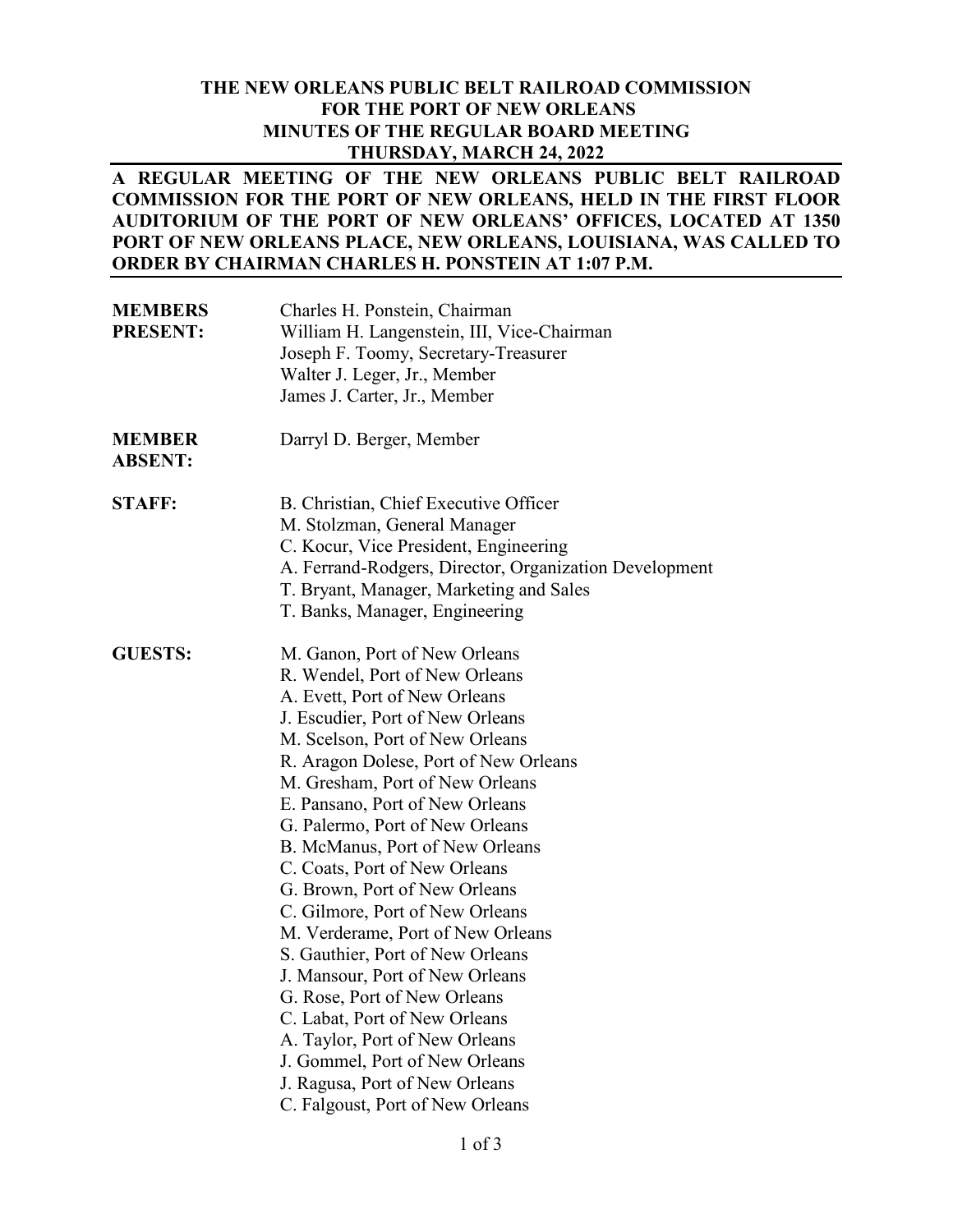P. Jackson, Port of New Orleans D. Feraci, Port of New Orleans M. Singley, Port of New Orleans C. Calkins, New Orleans Terminal, LLC J. Nee, Moran Towing W. Evans, GIS

## **I. Roll Call & Determination of Quorum**

Following a roll call, Chairman Ponstein confirmed a quorum and called the meeting to order at 1:07 p.m.

# **II. Pledge of Allegiance**

Chairman Ponstein asked Commissioner Carter to lead the Pledge of Allegiance.

# **III. Approval of Meeting Minutes for February 2022**

Chairman Ponstein called for a motion to approve the public meeting minutes for February 2022, as previously circulated.

Commissioner Leger moved to approve the minutes and Commissioner Carter seconded. **MOTION CARRIED UNANIMOUSLY**

# **IV. Public Comment**

Chairman Ponstein asked Ms. Verderame to provide an overview of the Commission's process for submitting public comment. Chairman Ponstein called for any agenda-related or general public comments, but there were none.

## **V. Acceptance of the Financial Statement for February 2022**

Mr. Wendel presented the Commission's February financial statement, a copy of which is made a part of these minutes. He provided an overview of the monthly and fiscal year-todate revenues and expenses for the period ending February 28, 2022. He reported that switching and storage volumes remained very strong this month resulting in a monthly operating revenue \$178,000 over budget and \$3.8 million over last year's numbers at this time. Expenses were in line with the budget resulting in an overall operating income \$215,000 over budget this month and \$1.9 million higher than last year at this time.

Commissioner Langenstein moved to accept the financial statement and Commissioner Toomy seconded. **MOTION CARRIED UNANIMOUSLY**

## **VI. Report of the General Manager**

Mr. Stolzman presented the General Manager's Report. He confirmed that all three (3) major revenue sources were strong in February. Local customer numbers were 50% higher than in February 2021 and Class I switching volumes were 12% higher than last year.